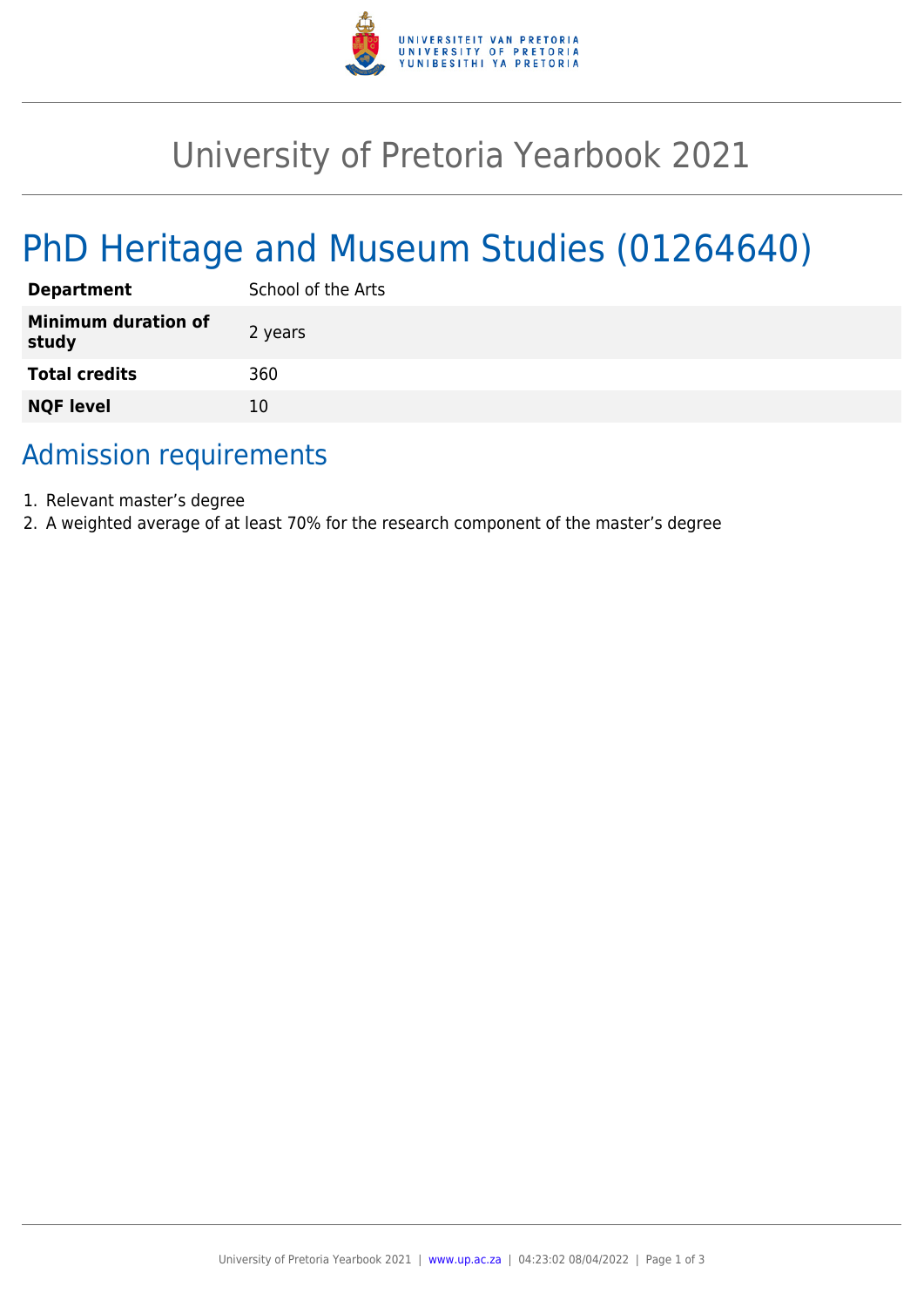

## Curriculum: Year 1

**Minimum credits: 360**

#### **Core modules**

[Thesis: Heritage and museum studies 992](https://www.up.ac.za/yearbooks/2021/modules/view/MKD 992) (MKD 992) - Credits: 360.00